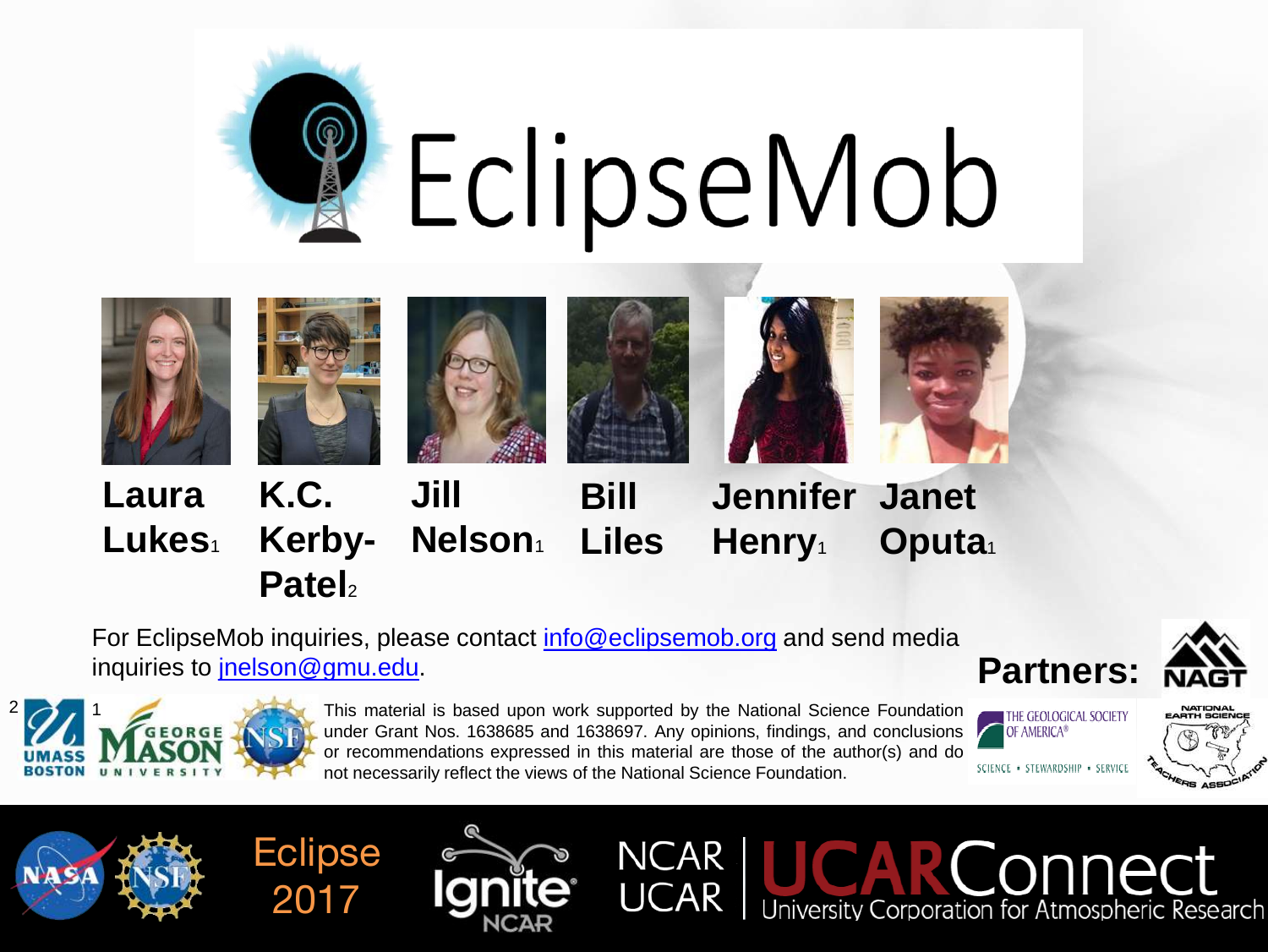## **Primary research questions**

• What is the rate of ionization and deionization of the ionosphere during an eclipse event?

• How does wave propagation vary over a geospatial distribution along the eclipse path? NASA's depiction of ionosphere relative to other layers



iversity Corporation for Atmospheric Research







**NCAR**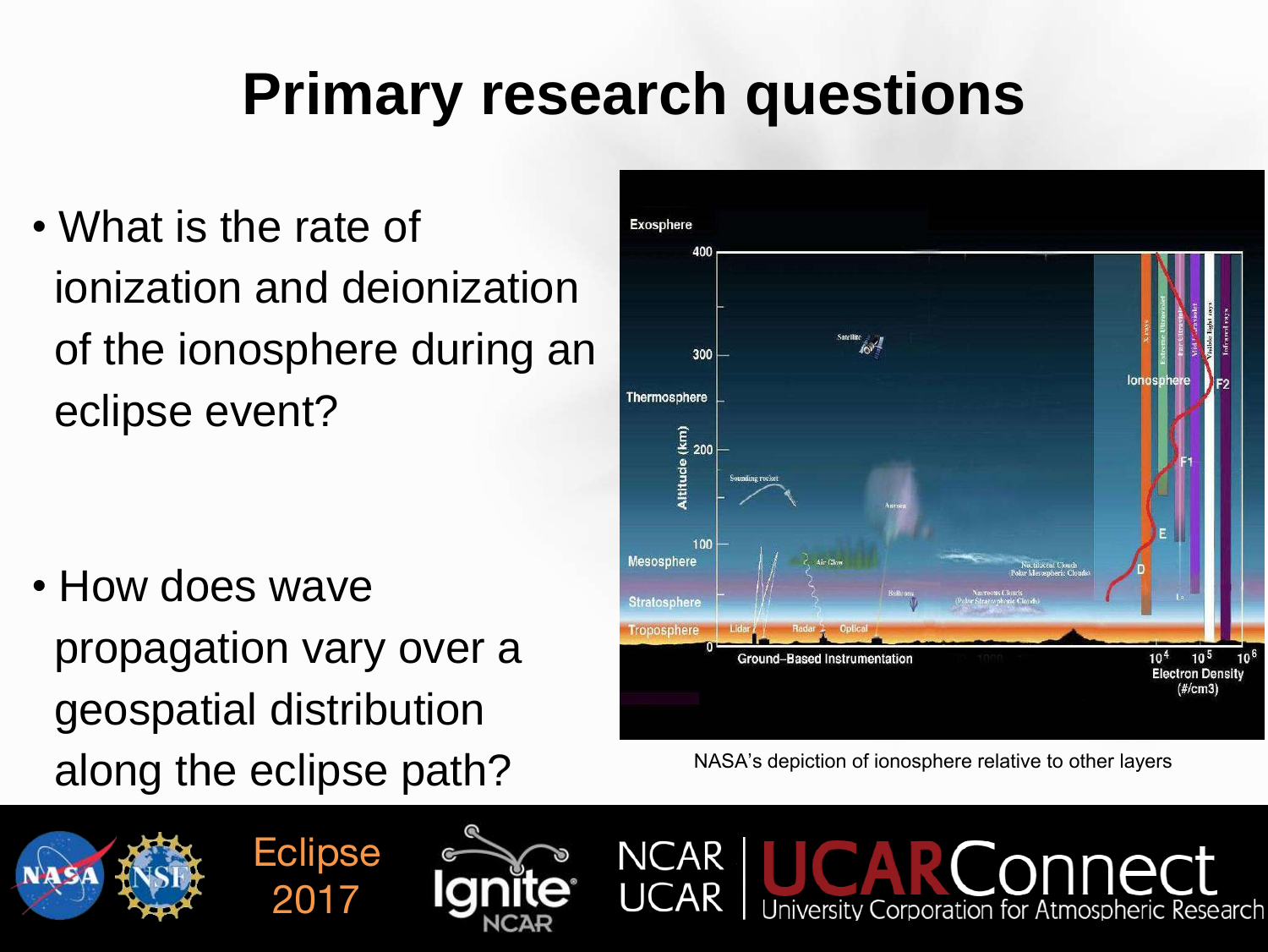# **Why use a solar eclipse to study radio wave propagation?**

- Night & day differences in propagation
- Sunrise and sunset are very gradual events and characterized by:

**Eclipse** 

2017



spheric Research

1. Large angle of the sun changing and thus very different paths through the atmosphere 2. Rapid temperature changes

### ● **Solar eclipses do not demonstrate these challenges!**

**NCAR**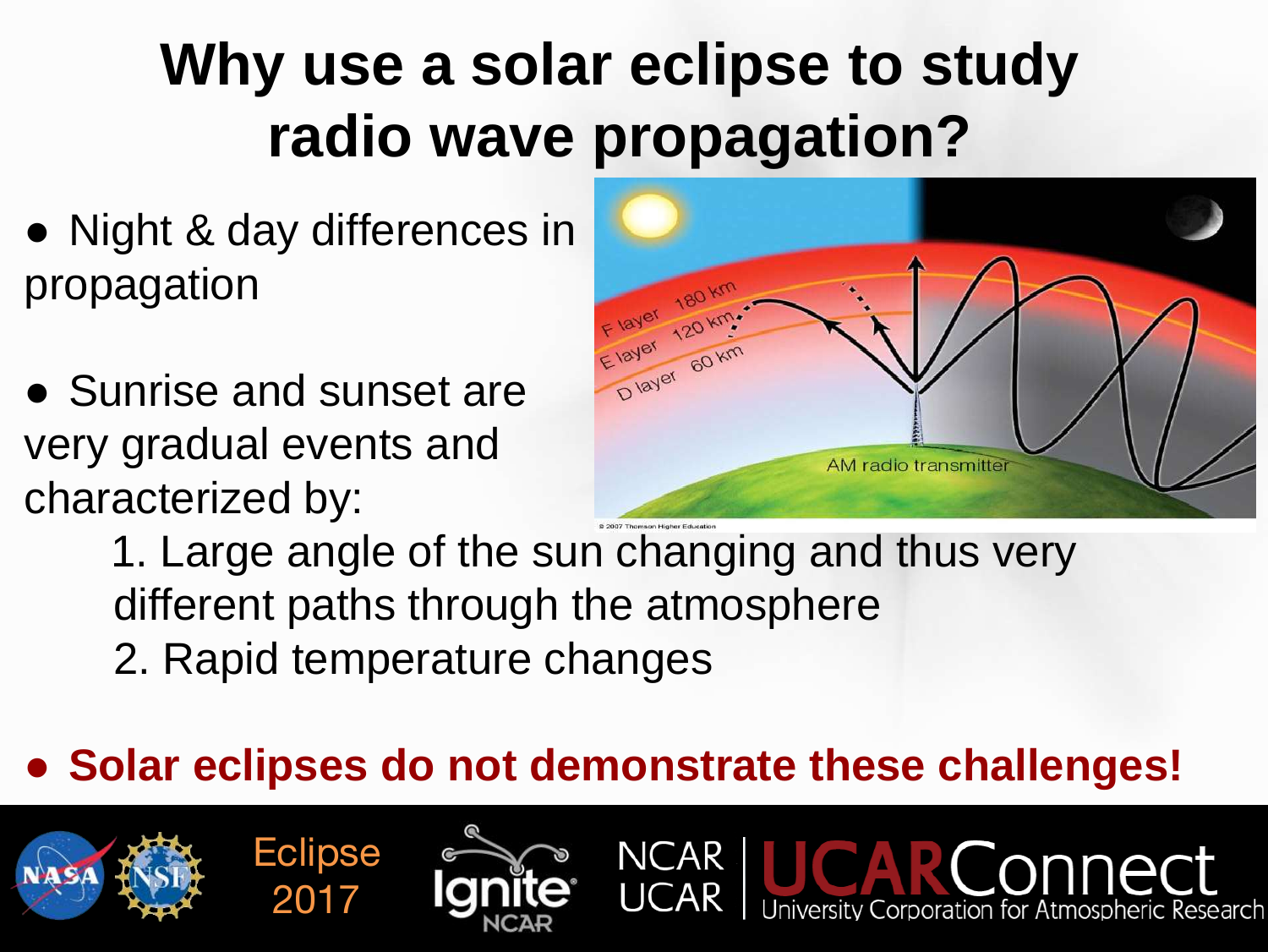# **Why is this study important?**

- **Fundamental science**: We don't fully understand the ionosphere.
- **Impact on humans**: GPS satellite signals are affected by the ionosphere, impacting ground spatially resolved distance; long distance radio communication; other satellite signals

**Eclipse** 

2017



Corporation for Atmospheric Research

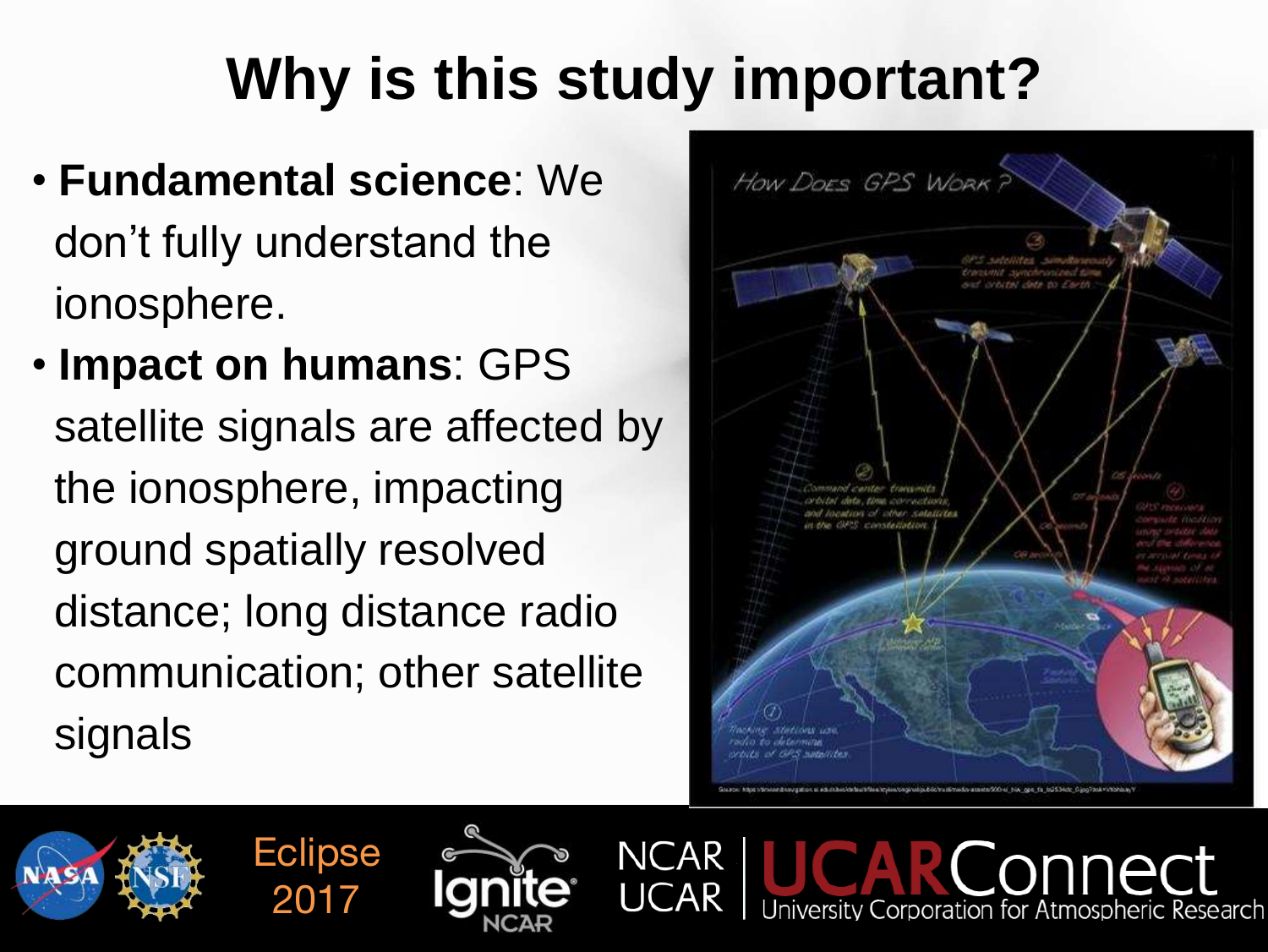# **What is the EclipseMob project?**

Crowdsourced effort to conduct a large-scale low-frequency radio wave propagation experiment during the 2017 solar eclipse

A map of our participants (so far) across the U.S.



Crowdsourcing affords a large enough dataset for meaningful analysis.

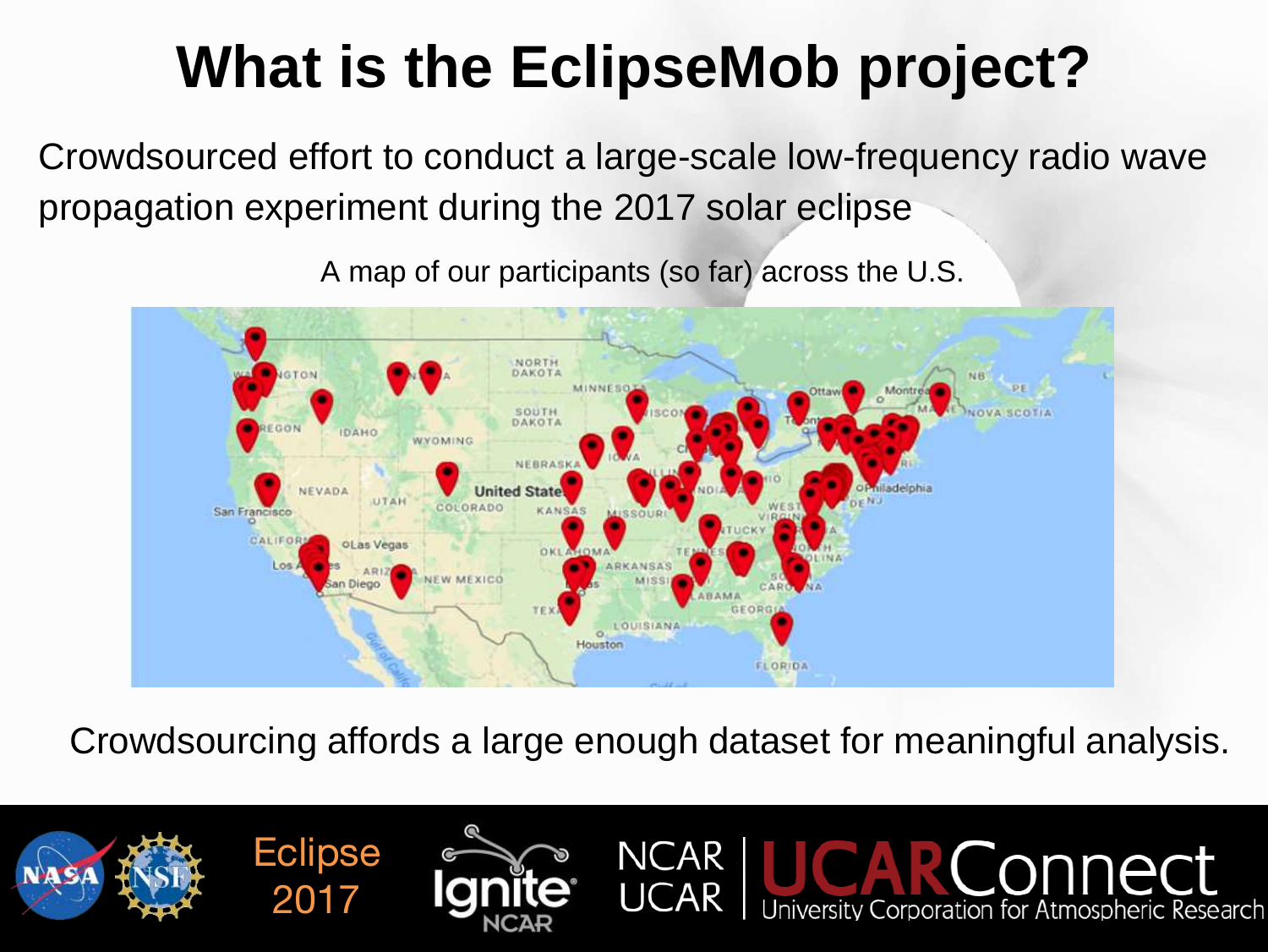### **The Experiment**

A. People across N. America build & test receiver systems.

B. WWVB antenna (shown) transmits signal at 60 kHz (& another signal from navy) while people receive signals.



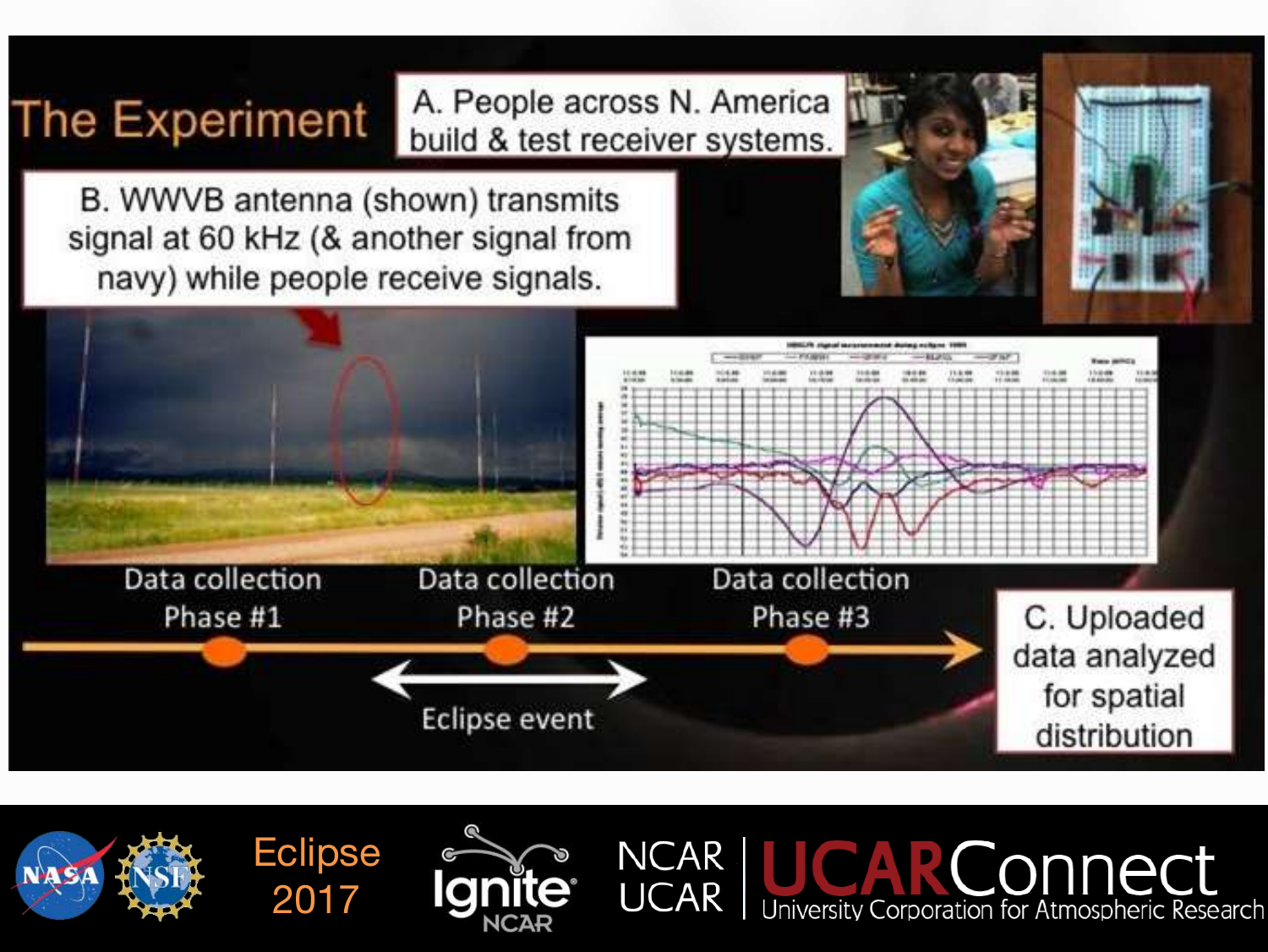### **How does the receiver system work?**



**NCAR** 

**UCAR** 





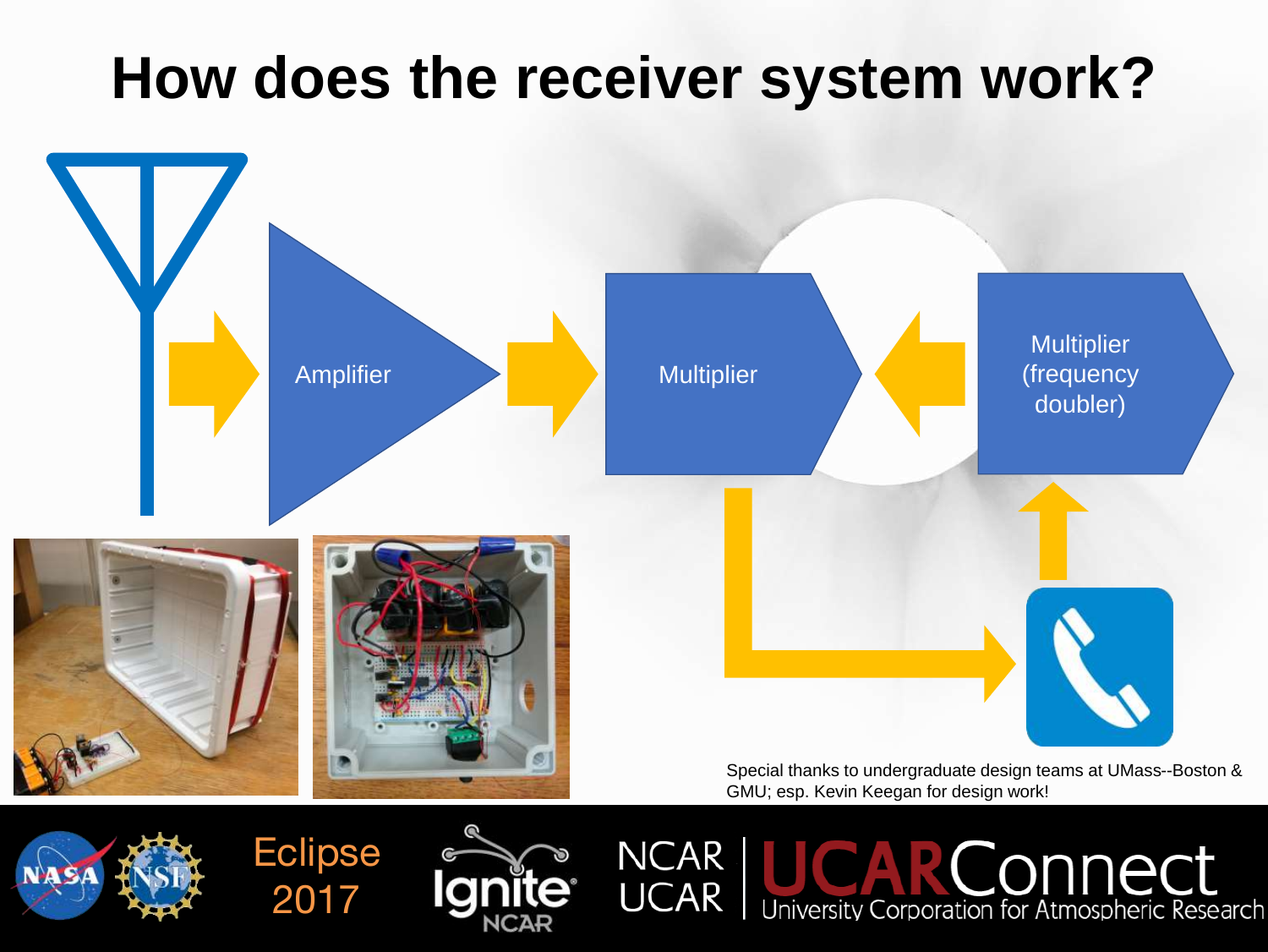# **Science and citizen collaboration**

**Anyone** can collect low-frequency radio wave propagation data.

GMU and UMB faculty and students manage the project.



**NCAR** 

**UCAR** 

connect





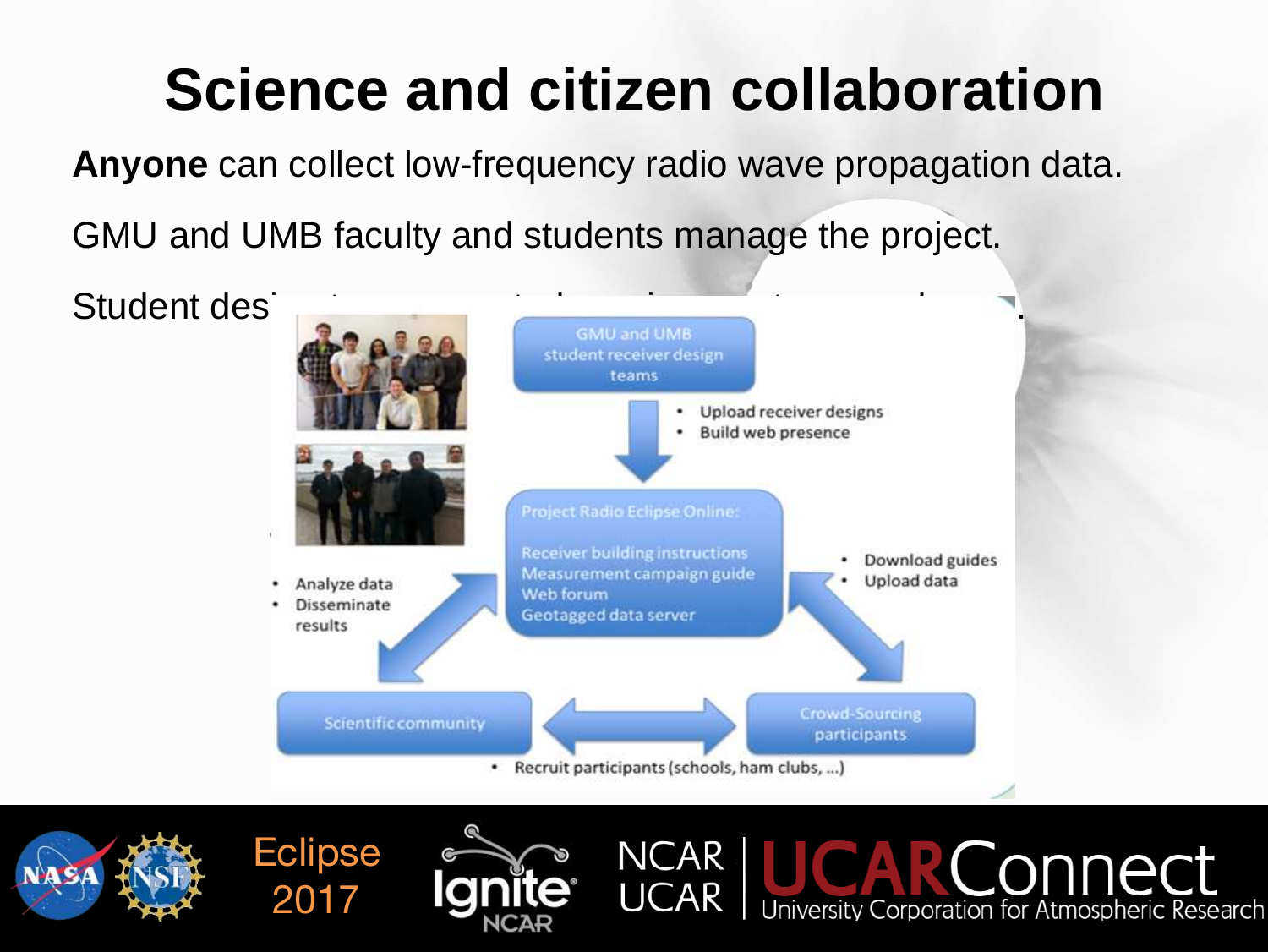# **Project activities**

### **Designing** receiver systems/software and assembling kits

**Creating** web portal: EclipseMob.org

### **Designing and sharing** K-

12 lesson plans

- Educational Webinars (with the Geological Society of America)
- Public engagement events to get others to build



#### Build Share Learn Our guides will help you build your own radio receiver Find out more about how eclipses happen, radio waves Connect with other participants and get tips on how to work, and the ionosphere behaves! system! communicate your results! (For Educators: Activities & lesson plans can be found herel **News & Events** About Us Experiment Take part in a nation-wide experiment Meet the EclipseMob team! Find the latest updates on upcoming webinars, Q & A events, experiment logistics, etc. **Contact Us** Resources Do you need to contact the EclipseMob? Interested in other Eclipse related material? Check out these resources





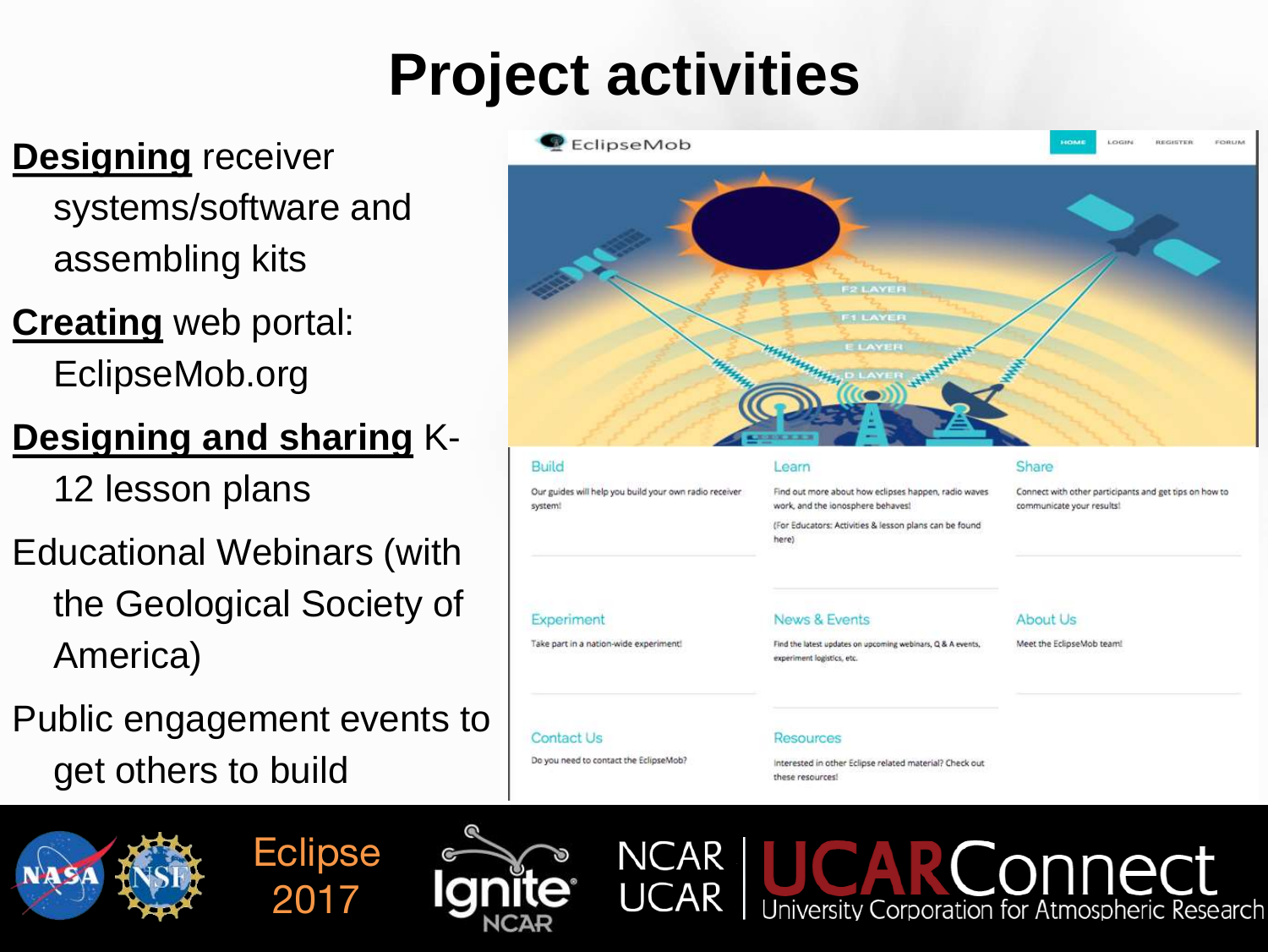# **EclipseMob kit**

- Kit includes step-by-step directions and requires no soldering (more accessible).
- All free (NSF-funded) kits have been spoken for, but interested participants can order their own parts -- see the "Build" section of EclipseMob.org!



**Eclipse** 

2017



NCAR



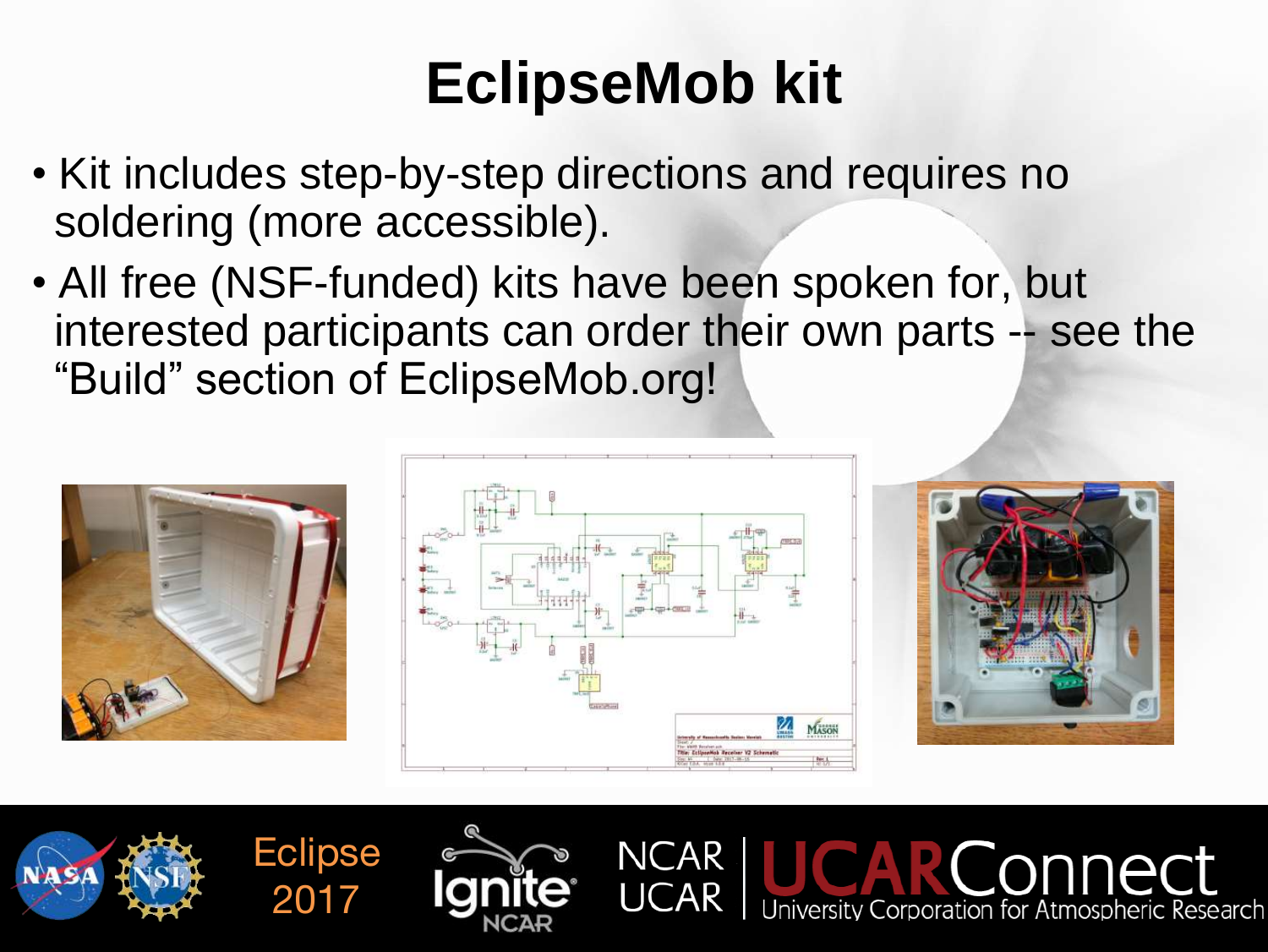## **Public outreach events**

Organizers have given talks to increase public awareness & recruit participants at conferences, hamventions, public libraries, museums, and via webinars.





**CODDECT** 

University Corporation for Atmospheric Research



**NCAR** 

**UCAR** 





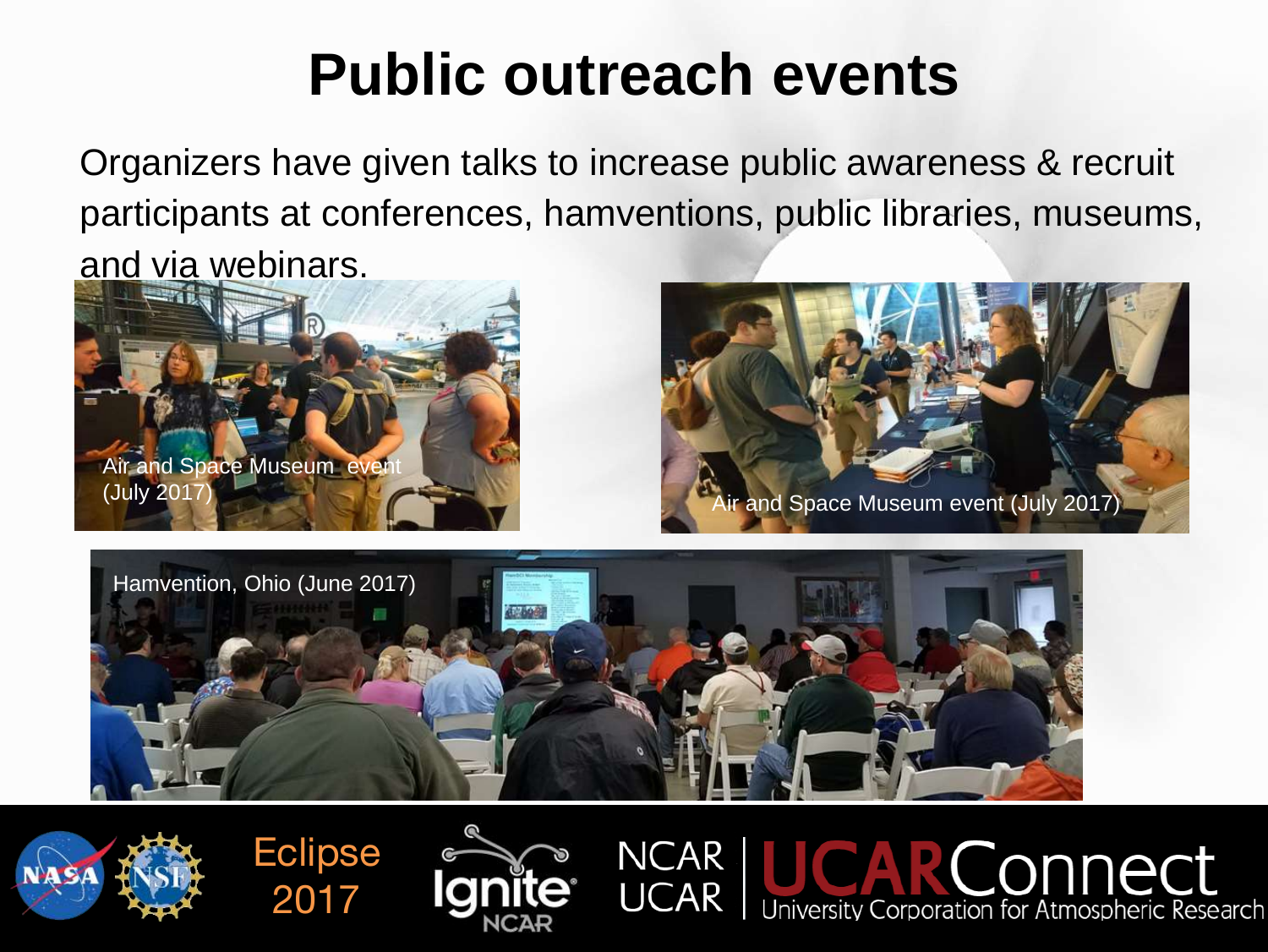## **Public outreach events, cont.**

### **Receiver build event at George Mason University MIX (April 2017)**

Participants of all ages gathered to build kits and antennas in a scaffolded. "just in time" support environment





Special thanks to the folks at George Mason's Makerspace (M.I.X.) that assisted with the event!

**CONDECT** 

![](_page_11_Picture_6.jpeg)

![](_page_11_Picture_7.jpeg)

![](_page_11_Picture_8.jpeg)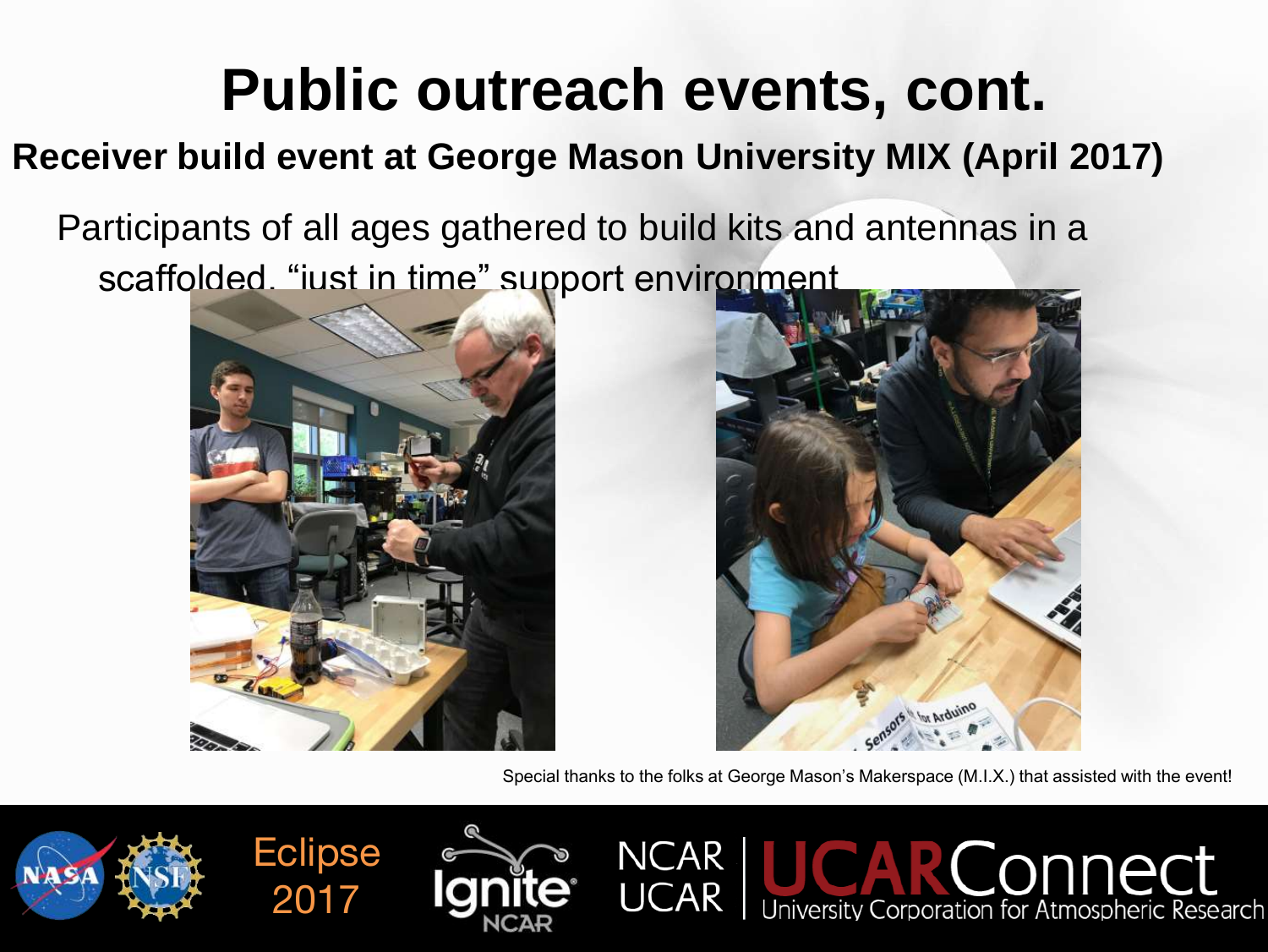### **Public outreach events, cont.**

![](_page_12_Picture_1.jpeg)

**Q&A Event at George Mason University & via Google Hangout (July and August 2017)**

Participants who have assembled receiver kits gathered to discuss project-related questions with amateur radio professionals.

NCAR

**Eclipse** 

2017

Special thanks to **George Lemaster** who has informally joined the team to provide technical support to participants at outreach events!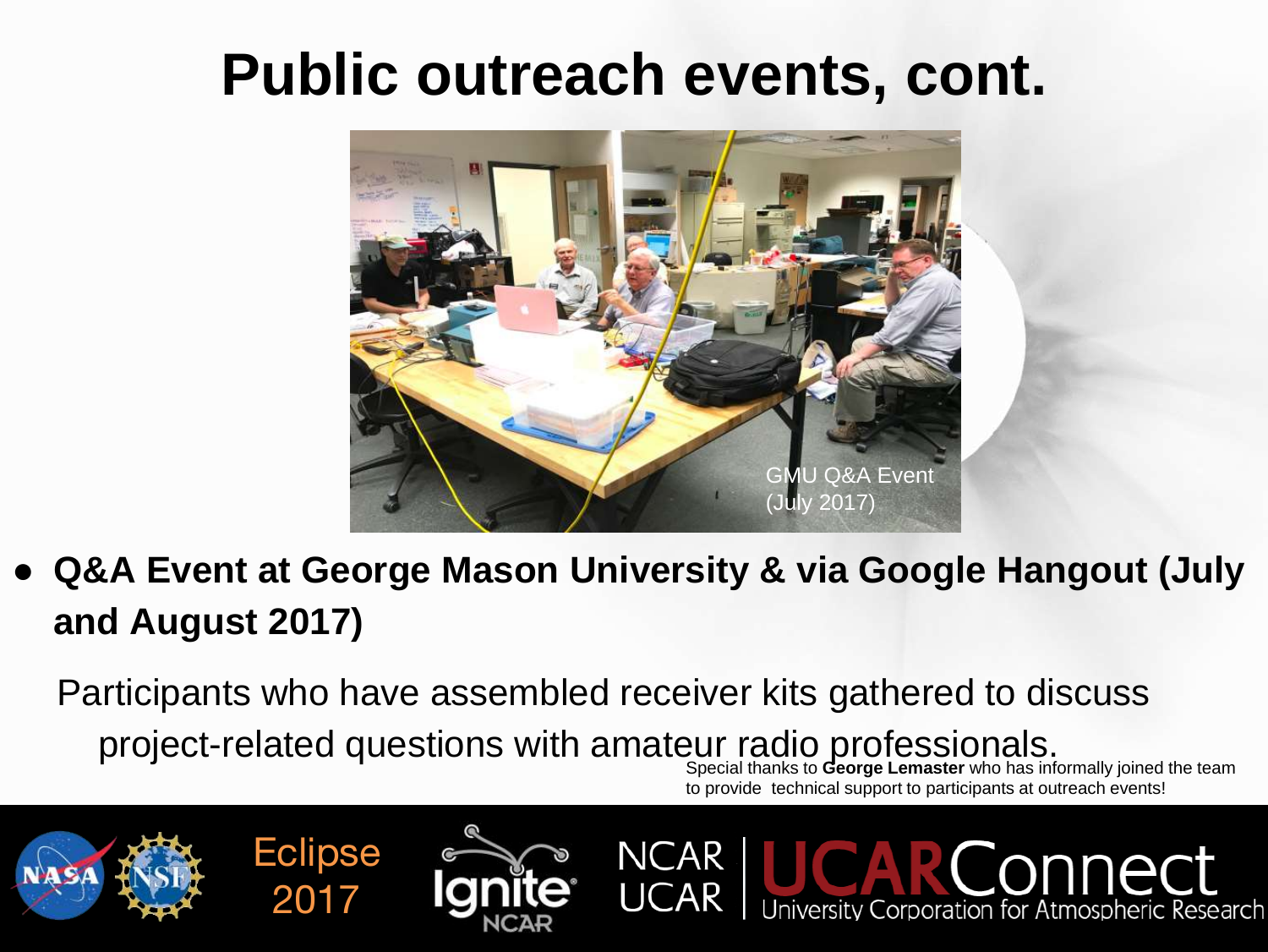### **How can you participate in EclipseMob?**

![](_page_13_Figure_1.jpeg)

### **Build** a simple receiver.

**Eclipse** 

2017

- **Connect** the receiver to your smartphone or tablet.
- **Collect** data before, during, and after the eclipse on August 21, 2017.

**NCAR** 

**Atmospheric Research** 

● **Upload** your data to the EclipseMob website.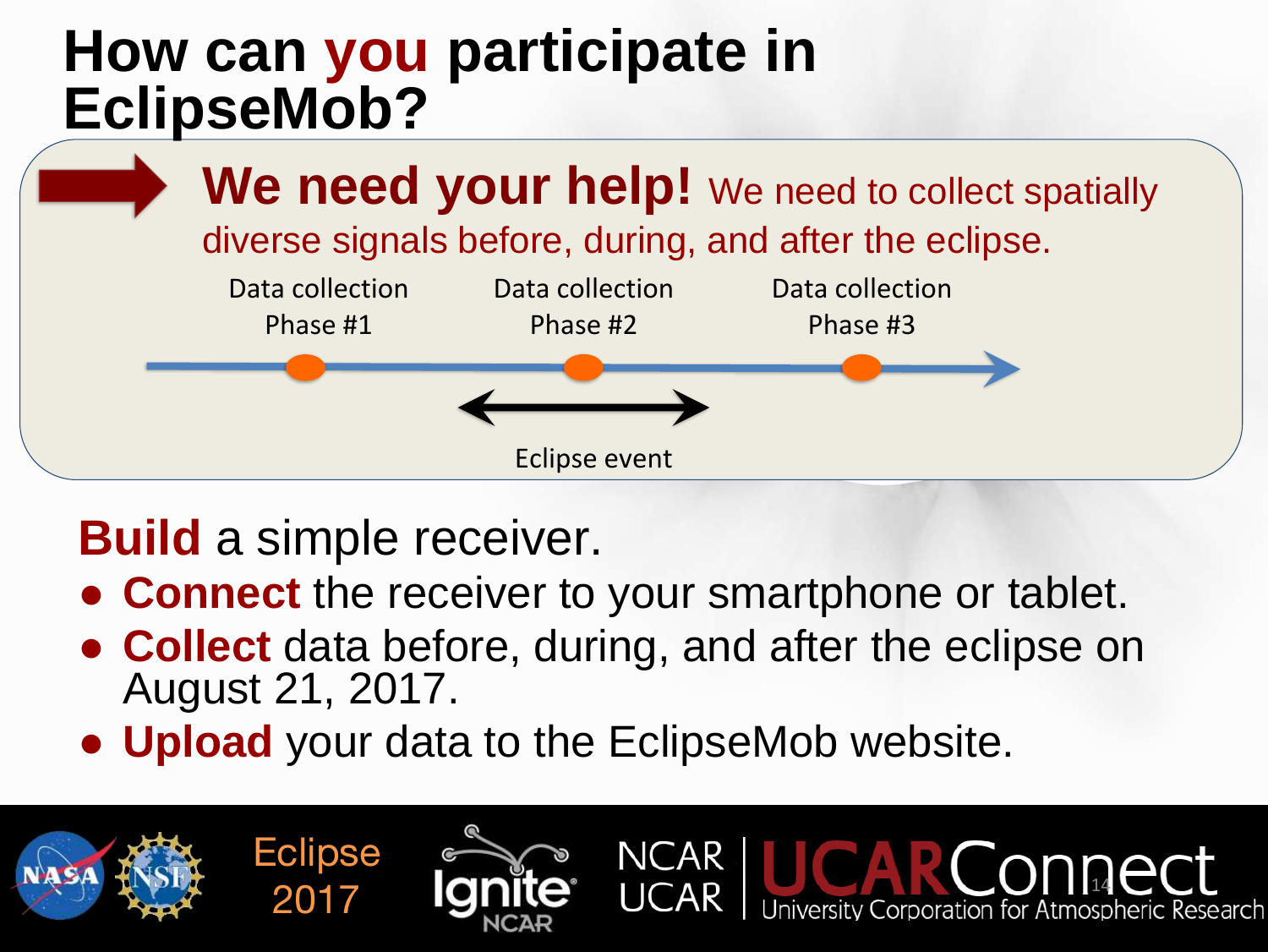## **What happens after the experiment?**

- 1. Participants will **submit** data and **receive** certificates of contribution.
- 2. Data will be **compiled, cleaned, and analyzed** to produce wave propagation maps.
- 3. Results will be **sent** to participants, **posted** on site, and **shared** at conferences.
- 4. Participants can **reuse** kits to conduct similar experiments under different conditions or **repurpose** parts for new systems/experiments. (*Coming soon to EclipseMob.org*)

![](_page_14_Picture_5.jpeg)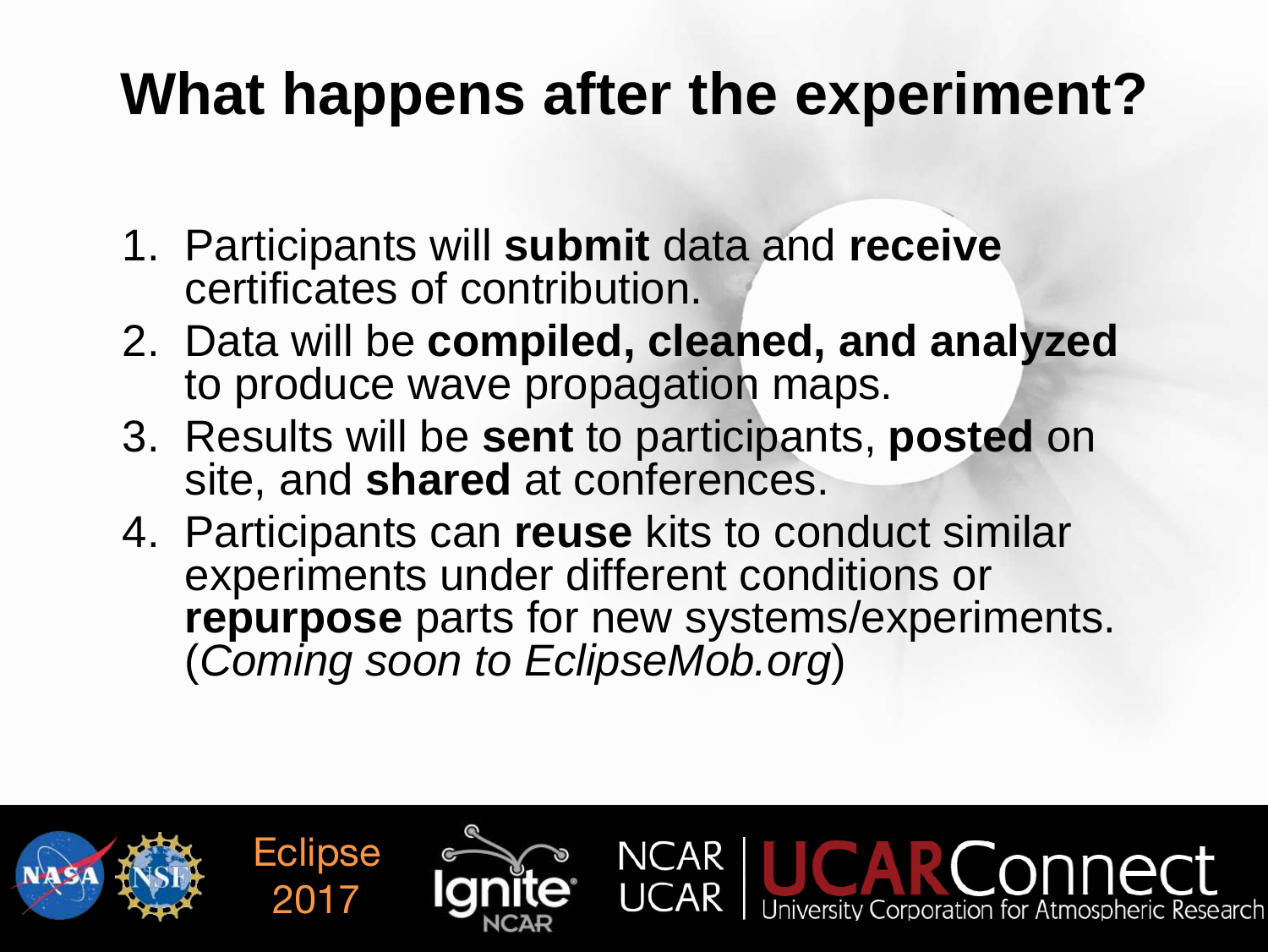## **Project reach to date**

- **150** kits have been claimed.
- Additional participants interested in building their own receiver.

 $\bigcap$ AR

- **80+** people follow the EclipseMob Facebook page.
- Over **100** views on EclipseMob forum posts.
- Over **7000** hits on EclipseMob.org.

**Eclipse** 

2017

![](_page_15_Picture_6.jpeg)

![](_page_15_Picture_7.jpeg)